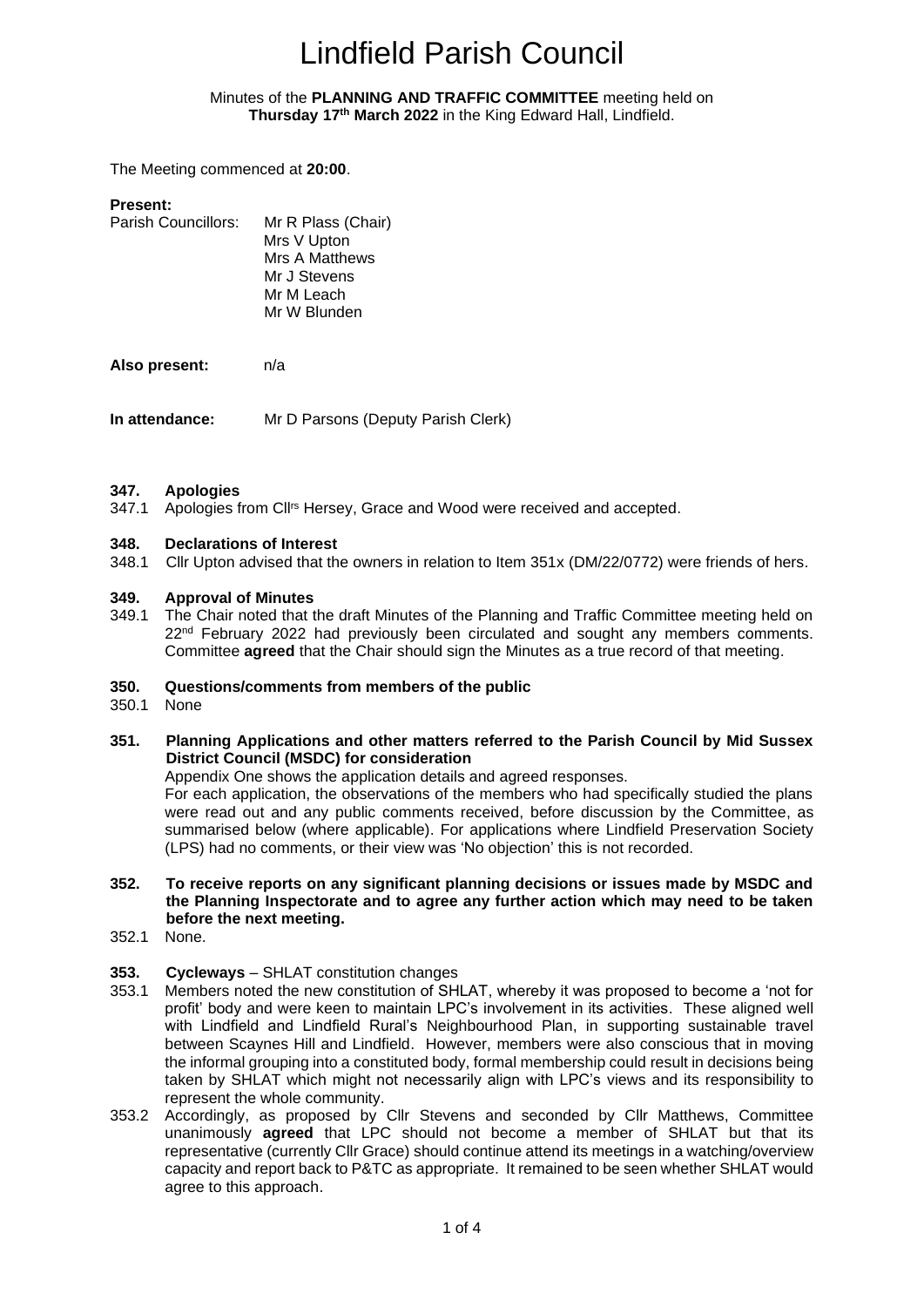#### **354. TRO Update**

354.1 The Deputy Parish Clerk advised that the Council's consultants would shortly be launching a 'second' consultation with a view to addressing issues raised by WSCC and that the 'launch' documents would be shared with P&TC prior to the start date. Committee **noted** the proposed way forward.

#### **355. Matters Arising**.

355.1 The Deputy Parish Clerk updated members that the residents of The Wilderness no longer sought a meeting with Councillors (Item 343 P&TC Minutes 22/2/22).

The meeting closed at 20:15.

The **next P&TC Meeting is scheduled for Tuesday 5th April 2021** at 8pm in the King Edward Hall.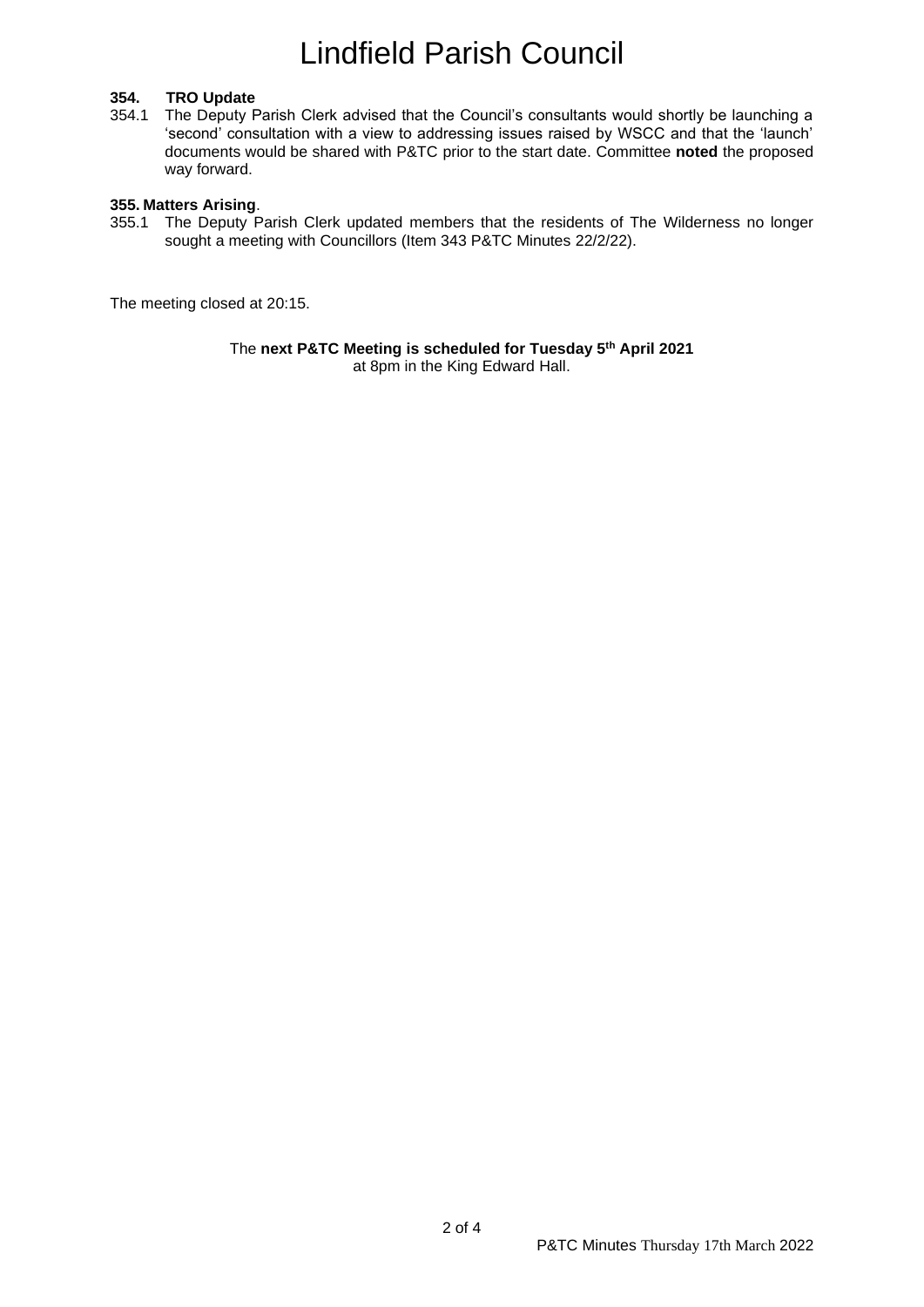### **Appendix One – Responses to Planning Applications received from Mid Sussex District Council**

| <b>Item</b>                                                                                                                                                                                              | <b>MSDC</b><br><b>Application</b><br>Year | <b>MSDC</b><br><b>Reference</b> | <b>PROPERTY</b><br><b>NAME/NUMBER</b> | <b>STREET</b>                   | <b>PROPOSAL</b>                                                                                                                                                                                                                         |  |
|----------------------------------------------------------------------------------------------------------------------------------------------------------------------------------------------------------|-------------------------------------------|---------------------------------|---------------------------------------|---------------------------------|-----------------------------------------------------------------------------------------------------------------------------------------------------------------------------------------------------------------------------------------|--|
| Responses for items i – vi have been agreed under the Temporary Delegated Authority approved by P&TC 5/10/21<br>and submitted to MSDC prior to this meeting to meet consultation expiry dates.           |                                           |                                 |                                       |                                 |                                                                                                                                                                                                                                         |  |
|                                                                                                                                                                                                          | 2022                                      | 0467                            | Farthings                             | Roundwood Lane                  | Single storey front, side and rear extensions, replace first floor flat roof with<br>pitched roof.                                                                                                                                      |  |
| RESPONSE: Lindfield Parish Council has no objections to this application, subject to matching materials being used.<br>This response has been submitted to MSDC under the Temporary Delegated Authority. |                                           |                                 |                                       |                                 |                                                                                                                                                                                                                                         |  |
| ii.                                                                                                                                                                                                      | 2022                                      | 0480                            | 21                                    | <b>Portsmouth Wood</b><br>Close | Proposed replacement of existing 2m high close boarded fence with a new timber<br>accoustic fence along the south, west and north boundary of rear garden. 2.5m<br>along the south and west boundary and 2.0m along the north boundary. |  |
| RESPONSE: Lindfield Parish Council has no objections to this application, subject to matching materials being used.<br>This response has been submitted to MSDC under the Temporary Delegated Authority. |                                           |                                 |                                       |                                 |                                                                                                                                                                                                                                         |  |
| iii                                                                                                                                                                                                      | 2022                                      | 0504                            | 37                                    | <b>Compton Road</b>             | Proposed single storey rear/side extension, attic conversion with dormer windows<br>to rear and new timber outbuilding.                                                                                                                 |  |
| RESPONSE: Lindfield Parish Council has no objections to this application, subject to matching materials being used.<br>This response has been submitted to MSDC under the Temporary Delegated Authority. |                                           |                                 |                                       |                                 |                                                                                                                                                                                                                                         |  |
| iv                                                                                                                                                                                                       | 2022                                      | 0546                            | 48                                    | <b>Hickmans Lane</b>            | 1 x Oak tree in front garden 5 meter height reduction and 1 x Oak tree in back<br>garden 5 meter height reduction.                                                                                                                      |  |
| RESPONSE: Lindfield Parish Council has no objections to this application, subject to matching materials being used.<br>This response has been submitted to MSDC under the Temporary Delegated Authority. |                                           |                                 |                                       |                                 |                                                                                                                                                                                                                                         |  |
| $\mathbf{V}$                                                                                                                                                                                             | 2022                                      | 0571                            | 103                                   | The Welkin                      | Fell 1 x Oak                                                                                                                                                                                                                            |  |
| RESPONSE: Lindfield Parish Council has no objections to this application, subject to matching materials being used.<br>This response has been submitted to MSDC under the Temporary Delegated Authority. |                                           |                                 |                                       |                                 |                                                                                                                                                                                                                                         |  |
| vi                                                                                                                                                                                                       | 2022                                      | 0479                            | 28                                    | <b>Newton Road</b>              | Proposed 2 storey rear extension and new front porch                                                                                                                                                                                    |  |
| RESPONSE: Lindfield Parish Council has no objections to this application, subject to matching materials being used.<br>This response has been submitted to MSDC under the Temporary Delegated Authority. |                                           |                                 |                                       |                                 |                                                                                                                                                                                                                                         |  |